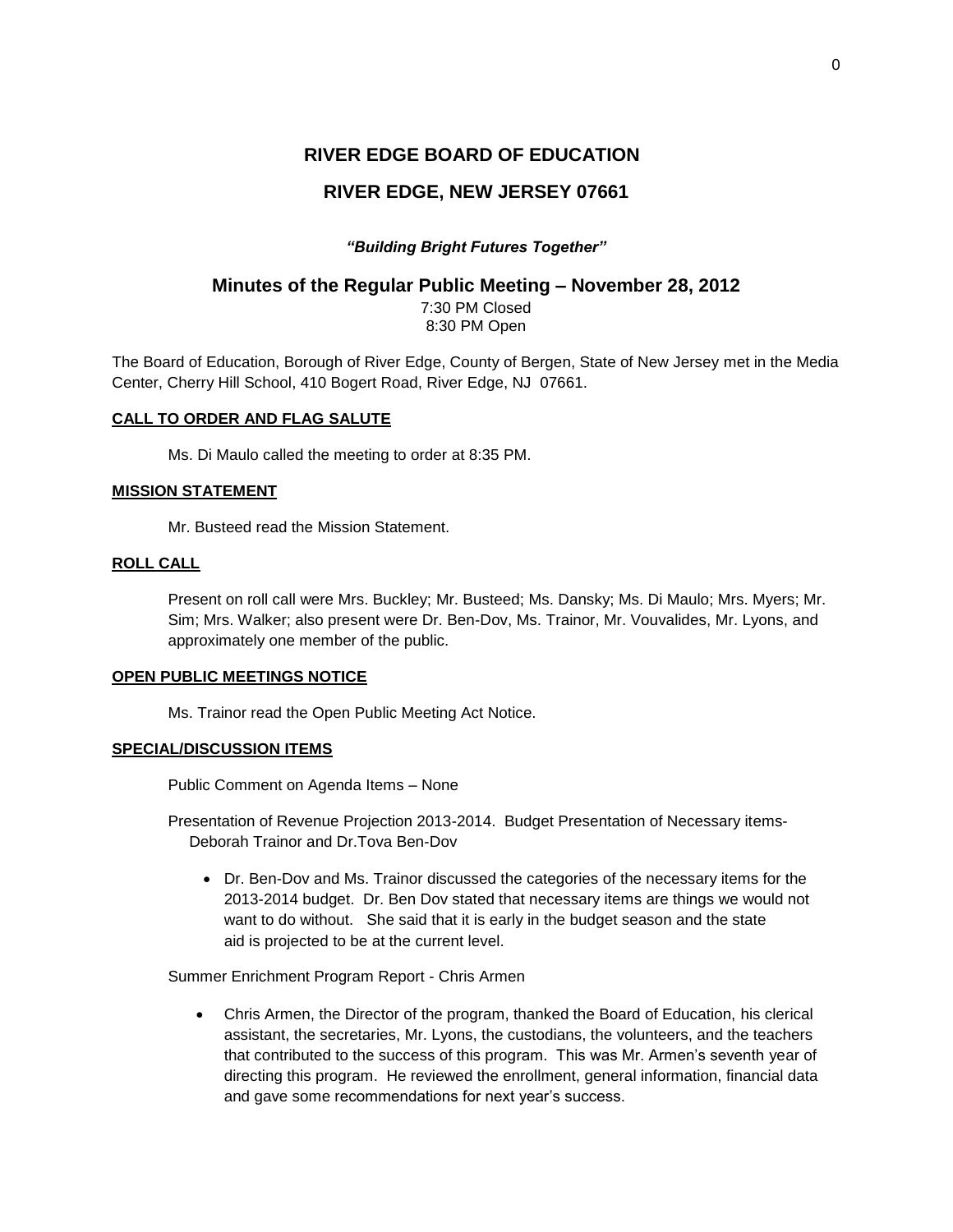## **REPORTS**

#### **SUPERINTENDENT**

Dr. Ben-Dov reported on the following:

- Parent/Teacher conferences are taking place
- There is a dilemma in the enrollment. The Second grades in both schools are closed. Dr. Ben-Dov has asked the board to increase the Second Grade cap to 24.
- The new Gifted and Talented program is being implemented. It was difficult to organize initially, but Dr. Ben-Dov is very pleased with the programs progress. The Gifted and Talented Program will give a presentation to the board after two cycles of the program have been completed.
- The Tri-District Evaluation Committee has selected a model, Stronge Model, and it needs to be declared to the Department of Education by December 31, 2012. Piloting the model during the current year will be discussed and implemented according to state timelines.
- Math Common Core State Standards will be on the NJASK in May
- Parent Math Night will be on Monday, December 3, 2012 and Nancy Schultz, a math expert, will be the key note speaker. Her presentation will be followed by four teacher workshops of hand-on lessons for parents.
- **International Day was held on November 20<sup>th</sup> and it was a wonderful experience. Dr.** Ben-Dov said the PTO needs to be commended for their hard work. The children had a great time at this event. We will debrief and build on this success for future years.

#### **PRINCIPALS**

Mr. Vouvalides reported on the following:

- International Day was held on November 20, 2012. The children really enjoyed themselves and the parents did a great job with organizing the day. Mr. Vouvalides said the children got a good flavor of cultures at this event.
- Parent/Teacher Conferences are taking place and he is receiving positive feedback from it.
- Mr. Vouvalides presented the Roosevelt School NJ ASK test results at the PTO Meeting on Tuesday, November 13, 2012.
- $\bullet$  The week of December 3 $<sup>rd</sup>$  will be the PTO Book Fair</sup>
- Demonstration of the New Library Information System took place
- The Winter Concert at Roosevelt School will be on December 19, 2012 at 2:00pm.
- The Winter Concert at Cherry Hill School will be on December 20, 2012 at 1:30pm.
- Mr. Vouvalides announced that Theresa Sim's, former Board Office Secretary, mother has passed away last week.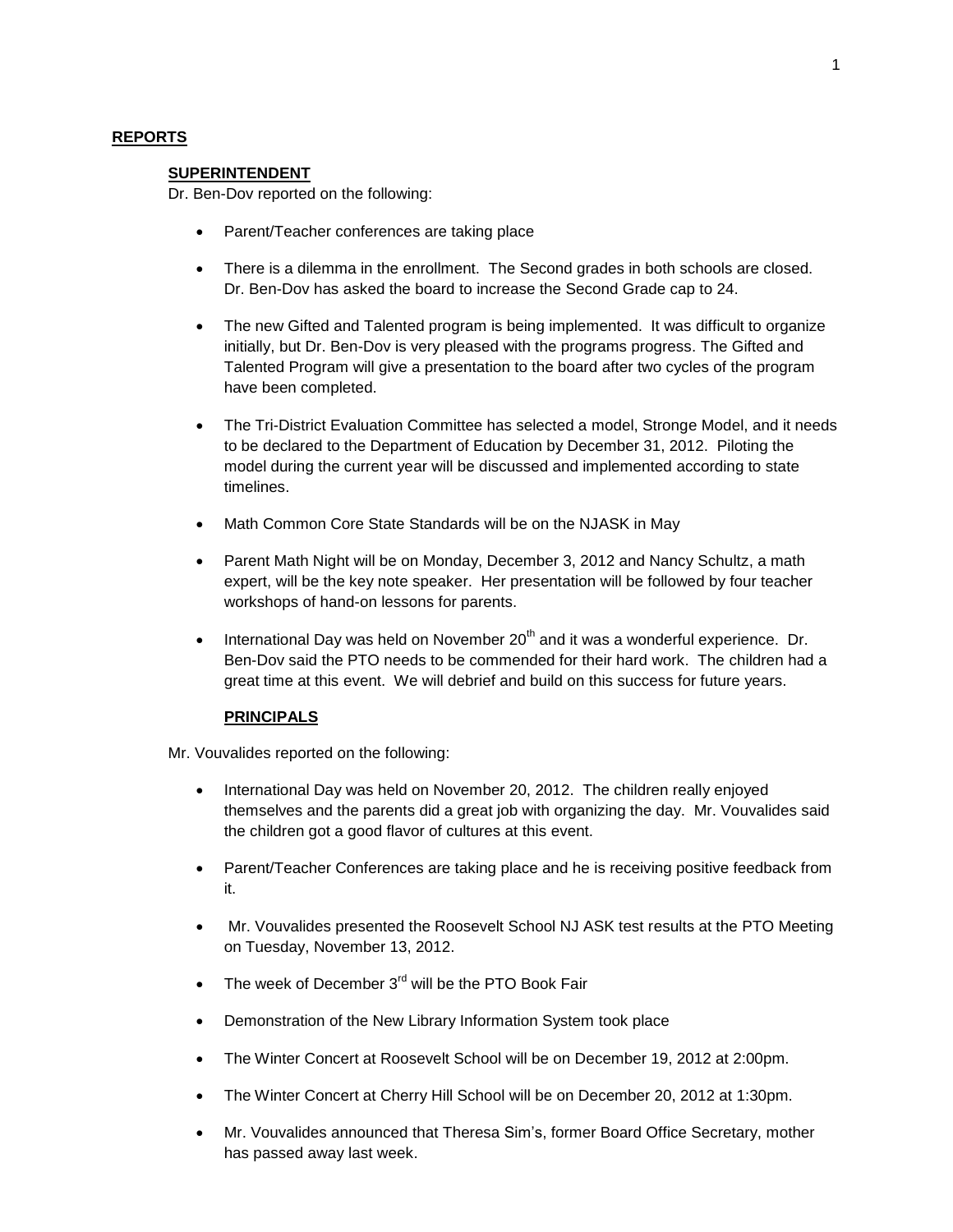#### **BOARD SECRETARY**

Ms. Trainor had nothing to report

#### **PRESIDENT**

Ms. Di Maulo reported on the following:

 Ms. Di Maulo reminded the Board that River Edge will be hosting a Bergen County Meet Up on Tuesday, December 4, 2012

#### **COMMITTEES**

- Ms. Di Maulo attended a Tri-District meeting and they spoke about shared services and the school calendar.
- Ms. Dansky participated in giving input for Sustainable NJ Energy Audit
- Ms. Dansky attended the Delegate Assembly Meeting on Saturday, November 17, 2012 at Mercer County Community College.

### **MOTIONS TO BE ACTED UPON**

#### **ADMINISTRATION/POLICY**

Motion by Ms. Walker

Seconded by Mr. Busteed

that the Board of Education approve the staff development training as per the schedules for November 2012 including relevant mileage reimbursement. (Addendum)

that the Board of Education approve the Second Reading of the following policies:

| Policy # | Title                    |
|----------|--------------------------|
| 6142.10  | Technology               |
| 4121     | Substitute Teachers      |
| 1330     | Use Of School Facilities |

BE IT RESOLVED that the River Edge Board of Education (hereinafter referred to as the "Board") hereby affirms the Superintendent's decision in HIB Investigation Number 2012-1 and 2012-2 for the reasons set forth in the Superintendent's decision to the students' parents, and directs the Business Administrator/Board Secretary to transmit a copy of the Board's decision to the affected students' parents forthwith.

that the Board of Education approve the Updated 2012-2013 school year attendance of specific students at Cherry Hill or Roosevelt School which is other than their customary neighborhood school.(Addendum)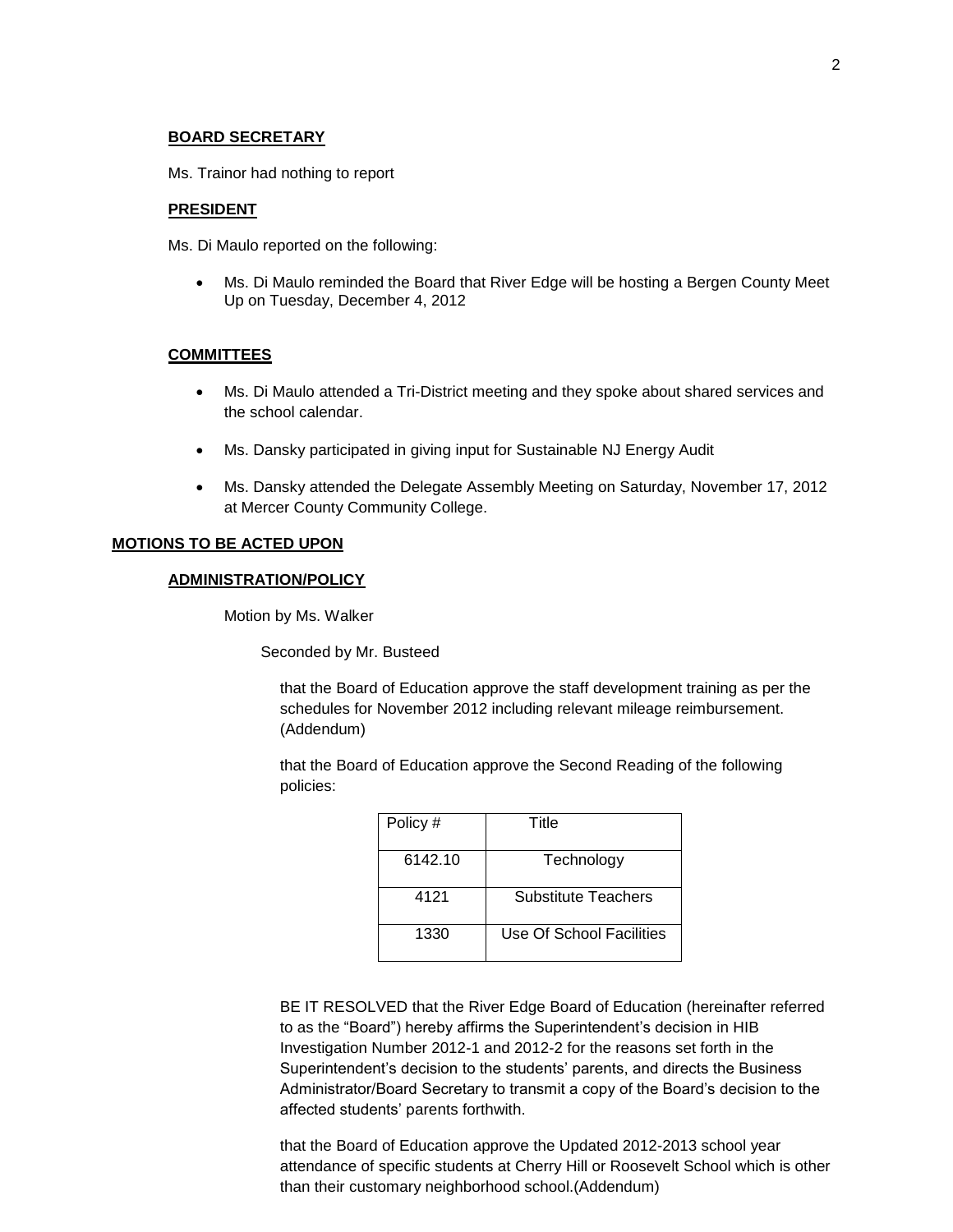Ayes: Mrs. Buckley, Mr. Busteed, Ms. Dansky, Ms. Di Maulo, Mrs. Myers, Mr. Sim, Ms. Walker

Nays: None

#### **BUILDING & GROUNDS**

#### **FINANCE/GRANTS/GIFTS**

Motion by Mr. Busteed

Seconded by Mrs. Buckley

that the Board of Education approve the bills & claims dated November 2012 totaling \$549,683.46 including checks #34447 through #34590. Payrolls dated October 15, 2012 and October 31, 2012, totaling \$1,007,451.18 issued therefore, a copy of such warrants list are attached as part of these minutes. (Addendum)

Ayes: Mrs. Buckley, Mr. Busteed, Ms. Dansky, Ms. Di Maulo, Mrs. Myers, Mr. Sim,

Nays: None

Abstained: Ms. Walker

Motion by Mrs. Buckley

Seconded by Mr. Sim

that the Board of Education approve the Budget Transfers for the school year 2012-2013 as of September 30, 2012. (Addendum)

that the River Edge Board of Education approve the Secretary's and Treasurer's Reports for the period ending September 30, 2012.

Further, we certify that as of September 30, 2012 after review of the secretary's monthly financial report (appropriations section) and upon consultation with the appropriate district officials, to the best of our knowledge no major account or fund has been over expended in violation of N.J.A.C. 6A:23-2.11 and that sufficient funds are available to meet the districts financial obligation for the remainder of the fiscal year. (Addendum)

that the Board of Education approve the Summer Enrichment Program Report for the 2012 Summer Program.

that the Board of Education approves the bill list for Summer Enrichment Program 2012 in the amount of \$55,128.22. (Addendum)

that the Board of Education approves \$3,000 compensation for Chris Armen, as Director of the 2013 summer enrichment Program.

that the Board of Education approves the Summer Enrichment Program teacher hourly rate to be \$30.87 for summer 2013.

that the Board of Education approves the Summer Enrichment Program Clerical Assistant at a stipend of \$1,250 for the Summer Enrichment 2013 Program.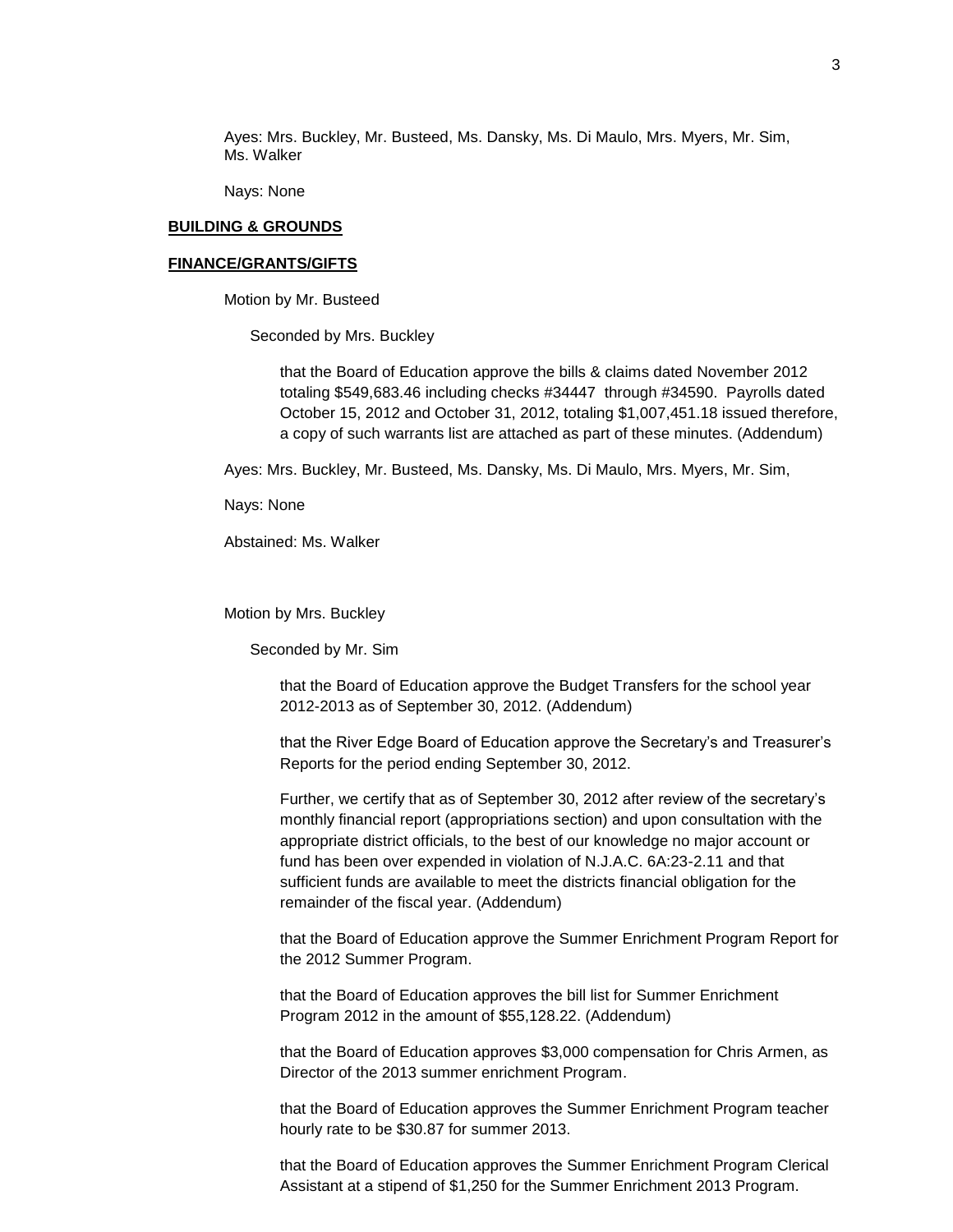That the Board of Education approve the Capital Project Bill List totaling \$9,862.83 issued therefore, and a copy of such warrant list be attached as part of these minutes.

|                                               |                             | November<br>12, 2012 |          |
|-----------------------------------------------|-----------------------------|----------------------|----------|
| Service                                       | Vendor                      | Amount               | PO#      |
| <b>CHS</b><br><b>Bathrooms</b><br>Renovations | T.M. Brennan<br>Contractors | \$9,862.83           | 12000515 |

Ayes: Mrs. Buckley, Mr. Busteed, Ms. Dansky, Ms. Di Maulo, Mrs. Myers, Mr. Sim, Ms. Walker

Nays: None

## **PERSONNEL**

Motion by Mr. Sim

Seconded by Ms. Dansky

that the Board of Education with the recommendation of the Superintendent, approve Cleo Perekupka, Part-time Instructional Aide, starting, November 13, 2012 through June 30, 2012 at a maximum of 23 hours per week.

that the Board of Education accept, with regret, the resignation of Penelope Tenbekjian, Part-Time Aide, effective November 30, 2012.

that the Board of Education with the recommendation of the Superintendent, approve Dawn Iannantuano, Part-time Instructional Aide, starting, November 29, 2012 through June 30, 2012 at a maximum of 10 hours per week.

Ayes: Mrs. Buckley, Mr. Busteed, Ms. Dansky, Ms. Di Maulo, Mrs. Myers, Mr. Sim, Ms. Walker

Nays: None

#### **RIVER EDGE SPECIAL EDUCATION**

#### **REGION V ADMINISTRATION & TRANSPORTATION**

Motion by Ms. Dansky

Seconded by Mrs. Myers

that the Board of Education approve the bills & claims dated November, 2012 totaling \$564,555.99 including checks #60388 through #60478.

that the Board of Education approve the 2012-2013 Joint Transportation Agreement between Region V (Host) and Red Bank Regional HS (Joiner). (Addendum)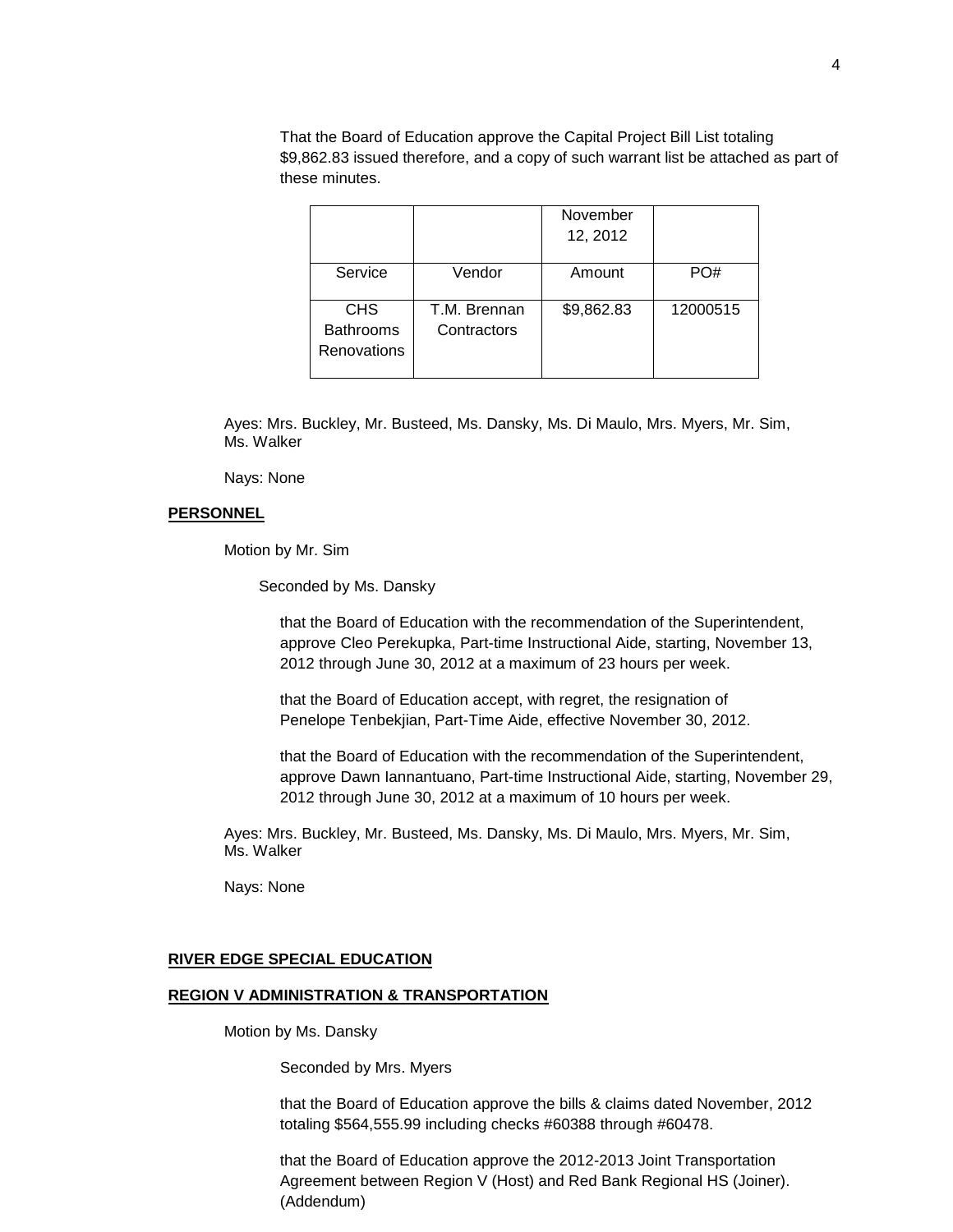that the Board of Education approve the 2012-2013 Joint Transportation Agreement between Passaic County Ed. Services Commission (Host) and Region V(Joiner). (Addendum)

that the Board of Education approve the following Quote Contract for Rinaldi Bus. (Addendum)

| Route # | <b>Transporter</b>             | <b>Per Diem</b> |
|---------|--------------------------------|-----------------|
| 1998    | Building Bridges @ Cherry Hill | \$43.00         |

that the Board of Education approve the following Bid Contract for F.S. Trans. (Addendum)

|      | Route #   Transporter   Per Diem |          |
|------|----------------------------------|----------|
| 1987 | <b>LREINYC</b>                   | \$187.00 |

that the Board of Education approve the following Bid Contract for Aldin Trans. Corp. (Addendum)

| Route # | <b>Transporter</b>    | <b>Per Diem</b> |
|---------|-----------------------|-----------------|
| 1971    | New Bridges Rockleigh | \$243.00        |

that the Board of Education approve the following Quote Contract for Town & Country Bus. (Addendum)

| Route # | <b>Transporter</b>         | <b>Per Diem</b> |
|---------|----------------------------|-----------------|
| 1996    | Palisades Regional Academy | \$96.90         |

that the Board of Education approve the following Bid Contract for Town & Country Bus. (Addendum)

| Route # | Transporter   Per Diem |          |
|---------|------------------------|----------|
| 1990    | TCI                    | \$188.90 |

that the Board of Education approve the following Quote Contract for First Choice Transportation. (Addendum)

| Route # | <b>Transporter</b>       | <b>Per Diem</b> |
|---------|--------------------------|-----------------|
| 1997    | Lodi Boys and Girls Club | \$57.00         |